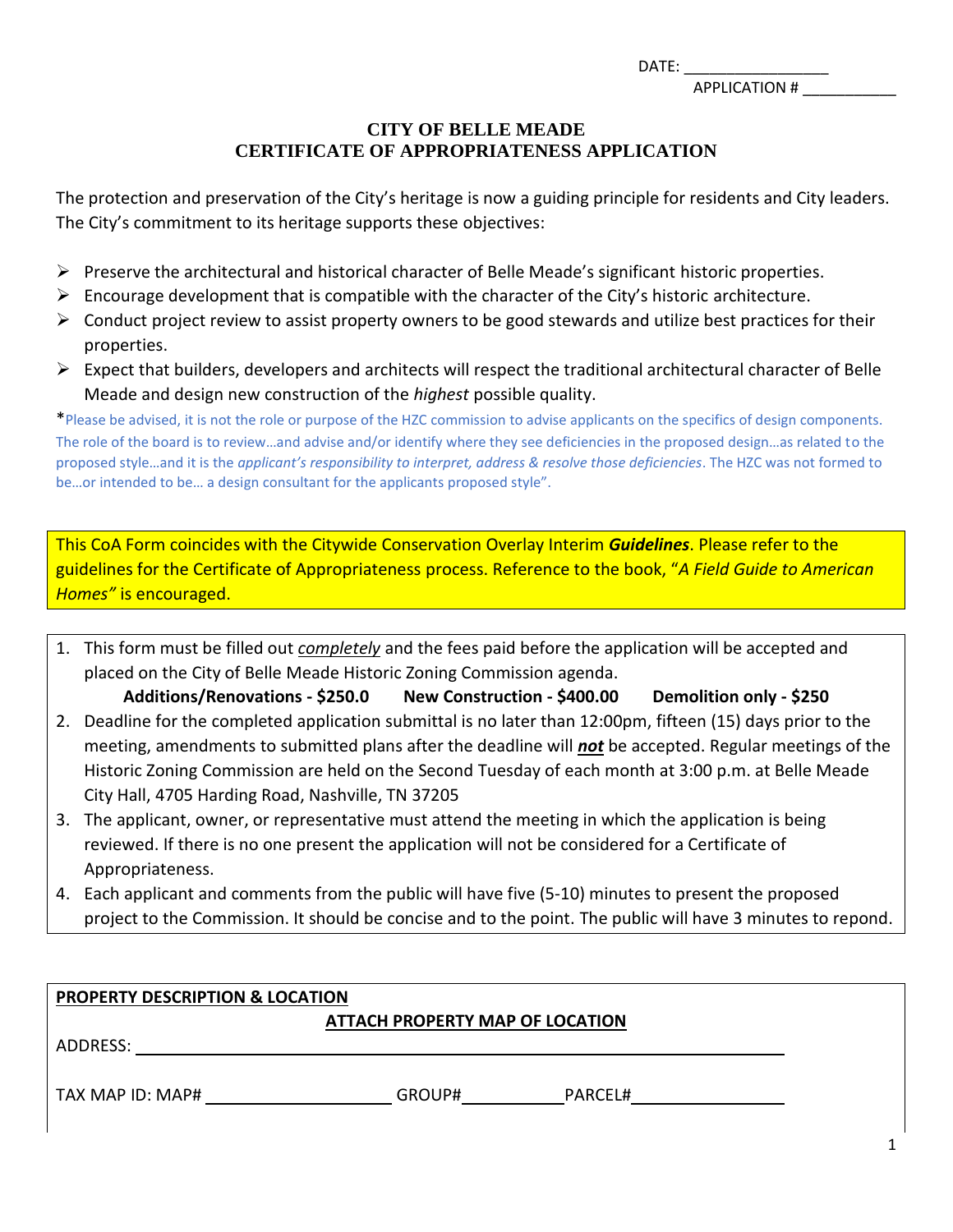AGE/YEAR OF STRUCTURE: PROPERTY OF SIGNIFICANCE (1901-1939) \_\_\_\_\_\_\_ YES PROPERTY OF CONSERVATION (1940-2000) \_\_\_\_ YES PROPERTY LESS THAN 50 YEARS **WAS CONSIDERED MAKE SET AND RES** 

| PROPERTY OWNER and or APPLICANT OR REPRESENTATIVE (if different from property owner) |  |                                               |  |
|--------------------------------------------------------------------------------------|--|-----------------------------------------------|--|
|                                                                                      |  |                                               |  |
|                                                                                      |  |                                               |  |
|                                                                                      |  |                                               |  |
|                                                                                      |  |                                               |  |
| PHONE NUMBERS (WORK)<br>RELATIONSHIP TO OWNER: Contractor                            |  | (HOME) (Cell)<br>Architect<br>Other (explain) |  |

| <b>PROPOSED WORK REQUIRING CERTIFICATE OF APPROPRIATENESS (COA)</b>  |            |                               |          |  |  |  |
|----------------------------------------------------------------------|------------|-------------------------------|----------|--|--|--|
| <b>TYPE OF WORK</b>                                                  |            |                               |          |  |  |  |
| New Construction                                                     | Demolition | Exterior Alteration or Repair | Addition |  |  |  |
|                                                                      |            |                               |          |  |  |  |
| <b>Define Architectural Style;</b><br><b>Describe Proposed Work;</b> |            |                               |          |  |  |  |
|                                                                      |            |                               |          |  |  |  |
|                                                                      |            |                               |          |  |  |  |
|                                                                      |            |                               |          |  |  |  |

#### ➢ **For Exterior Alteration or Repairs:**

Submit 1 PDF, List and describe in detail all work to be done for each item. Include sketches, photos, specifications, or other descriptions of proposed changes to the building's exterior along with completion of material list below. Major alterations to architectural features require schematic drawing plans, inspirational photos and specifications of exterior materials will be required such as siding, roofing, doors, windows, and ornamentation, a wall section should be provided. Provide photos and descriptions of existing original materials, (samples of new materials may be requested).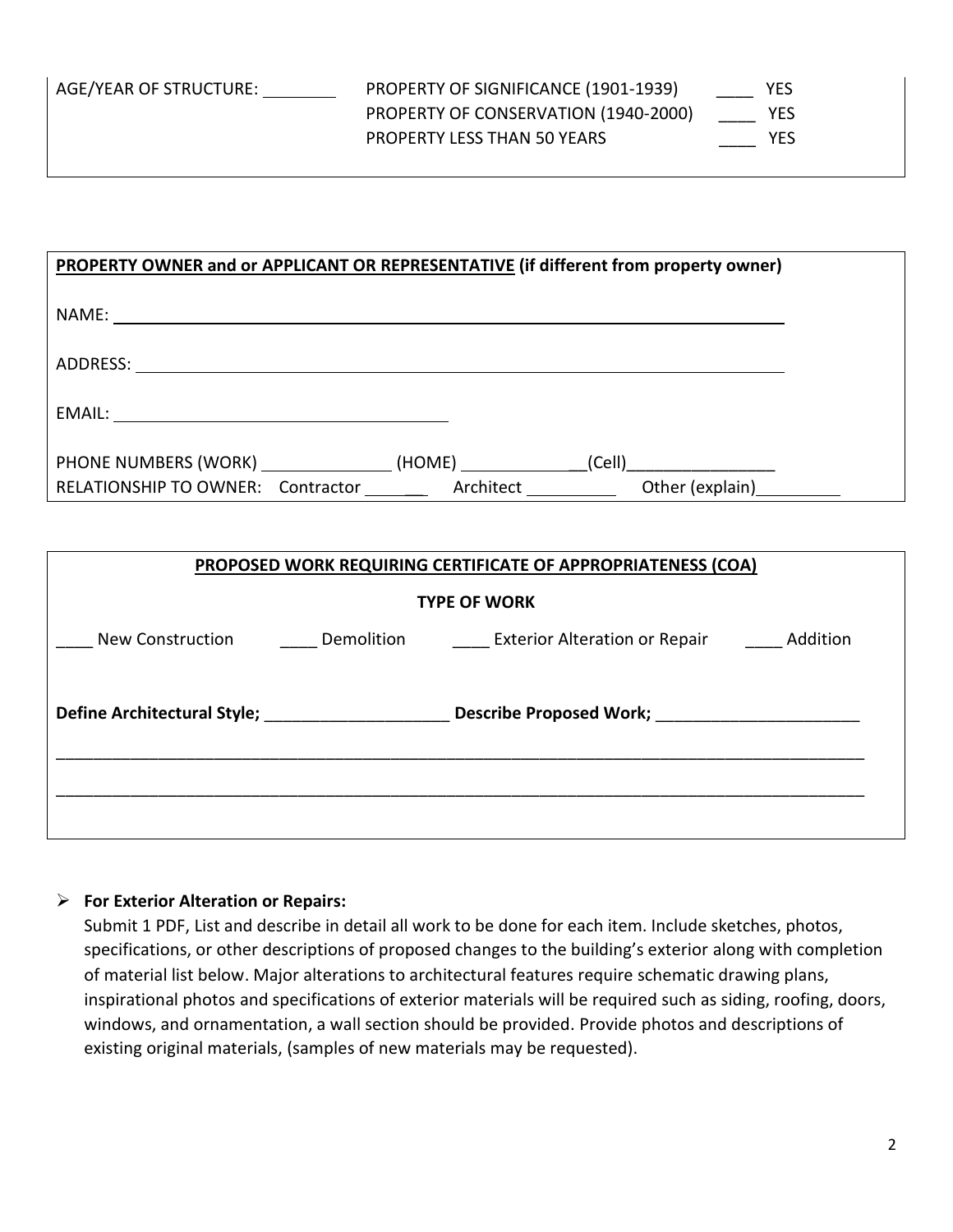### ➢ For **New Construction and Additions:**

Submit 1 PDF, A complete set of cad plans at 1/4-inch scale, inspirational photos and completion of check list and material list below. Provide an exterior wall section with specifications of materials such as siding, roofing, doors, windows, and ornamentation. Provide a survey or site plan with contour lines with the building envelope (setbacks) highlighted. Include all elevations showing the finished grade. Include photos of proposed site and adjacent properties.

# ➢ **Demolition of Structures:**

Describe the structure's condition, (ceiling height, wood decay, brick, siding, water intrusion, roof, etc.) historical significance, if any. Is the property habitable? \_\_\_\_\_\_\_\_\_\_\_\_\_\_\_\_\_\_\_\_\_\_\_\_\_\_\_\_\_\_\_\_\_\_\_\_\_\_\_\_\_\_\_\_\_\_\_\_

\_\_\_\_\_\_\_\_\_\_\_\_\_\_\_\_\_\_\_\_\_\_\_\_\_\_\_\_\_\_\_\_\_\_\_\_\_\_\_\_\_\_\_\_\_\_\_\_\_\_\_\_\_\_\_\_\_\_\_\_\_\_\_\_\_\_\_\_\_\_\_\_\_\_\_\_\_\_\_\_\_\_\_\_\_\_ \_\_\_\_\_\_\_\_\_\_\_\_\_\_\_\_\_\_\_\_\_\_\_\_\_\_\_\_\_\_\_\_\_\_\_\_\_\_\_\_\_\_\_\_\_\_\_\_\_\_\_\_\_\_\_\_\_\_\_\_\_\_\_\_\_\_\_\_\_\_\_\_\_\_\_\_\_\_\_\_\_\_\_\_\_\_

\_\_\_\_\_\_\_\_\_\_\_\_\_\_\_\_\_\_\_\_\_\_\_\_\_\_\_\_\_\_\_\_\_\_\_\_\_\_\_\_\_\_\_\_\_\_\_\_\_\_\_\_\_\_\_\_\_\_\_\_\_\_\_\_\_\_\_\_\_\_\_\_\_\_\_\_\_\_\_\_\_\_\_\_\_\_

\_\_\_\_\_\_\_\_\_\_\_\_\_\_\_\_\_\_\_\_\_\_\_\_\_\_\_\_\_\_\_\_\_\_\_\_\_\_\_\_\_\_\_\_\_\_\_\_\_\_\_\_\_\_\_\_\_\_\_\_\_\_\_\_\_\_\_\_\_\_\_\_\_\_\_\_\_\_\_\_\_\_\_\_\_\_

Give a compelling reason for demolition of property.

Describe the proposed reuse of existing materials, if any?

| <b>Complete- New Construction Material List Description</b> |                              |  |  |  |
|-------------------------------------------------------------|------------------------------|--|--|--|
| <b>Window Manufacture</b>                                   | Railings, Columns, Pilasters |  |  |  |
| <b>Window Material</b>                                      | <b>Chimney Material</b>      |  |  |  |
| <b>Frame Material</b>                                       | <b>Roofing Material</b>      |  |  |  |
| <b>Windowsills</b>                                          | <b>Exterior Doors</b>        |  |  |  |
| <b>Brick, Painted/Natural</b>                               | Eaves/Cornice                |  |  |  |
| <b>Brick/Stone Thickness</b>                                | Gutters                      |  |  |  |
| <b>Clapboard Material</b>                                   | <b>Gutter Dimensions</b>     |  |  |  |
| <b>Clapboard Dimensions/Reveal</b>                          | <b>Initial</b>               |  |  |  |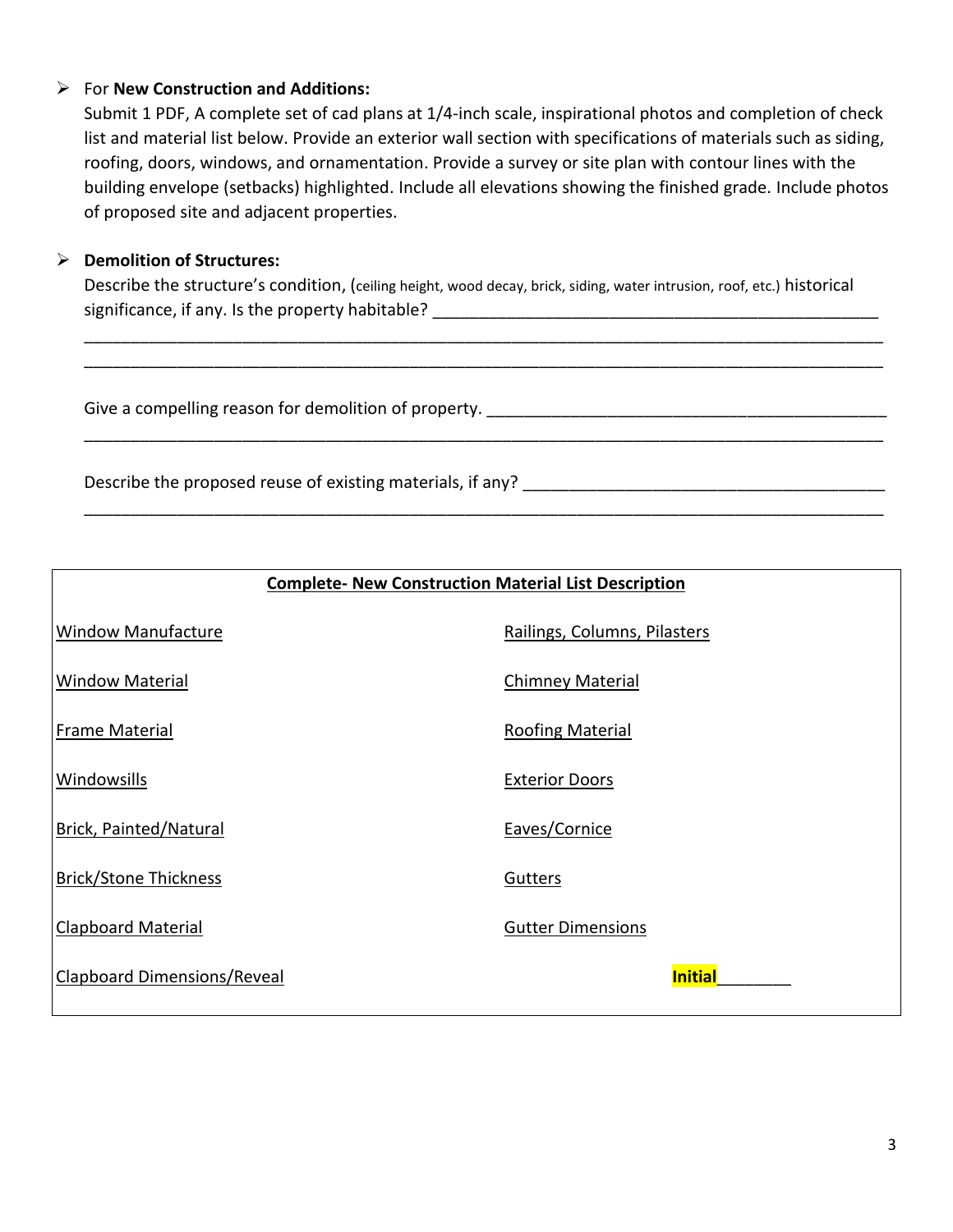#### **Please check off boxes below**

- $\Box$  Fee paid and submitted before deadline
- **PDF Map of Property Location**
- $\Box$  PDF Site Plan/Survey with Contours
- □ Architectural Style Proposed
- D Description of Property Condition
- $\Box$  All elevations showing finish grade
- $\Box$  PDF Photos of Existing Property
- $\Box$  PDF Photos of Neighboring Properties
- D PDF Inspirational Photos
- D PDF Plans
- □ Wall Section

**Initial\_\_\_\_\_\_\_\_\_**

#### **Property of Significance**

Properties of significance are those which are of particular architectural or historical significance to the early 20th century growth and development of Belle Meade. Significant dwellings, buildings and structures in Belle Meade are defined as follows:

Generally, these will be properties built prior to 1939 although there may be some properties which meet this level of significance after this date.

Possess integrity of design, materials, workmanship, setting, location, feeling, and association, as defined for eligibility for listing in the National Register of Historic Places.

Embody such other qualities and characteristics as in the judgment of the HZC should be considered significant to the historical and architectural context of Belle Meade.

Be listed or determined eligible for listing in the National Register of Historic Places, and/or be determined to be a contributing property to an eligible historic district in the National Register of Historic Places; and,

Possesses one or more of the following criteria:

# **Yes No**

- $\vert \vert$   $\vert$  A broad cultural, political, economic, or social association with the historic development of Belle Meade, the state, or the nation, and/or;
- $\vert\vert$  Identification with a historic person or with important events in Belle Meade, state, and/or national history, and /or;
- $\vert \vert$  Possesses distinguishing characteristics of an architectural type reflective of the dominant styles in Belle Meade and is inherently valuable for the study of a period, style, method of construction, or use of indigenous materials or craftsmanship, and/ or;
- Possesses authenticity of its period of significance as evidenced by the survival of its characteristics, historic fabric, and architectural elements from that period; and/or
- Is a notable work of a master builder, designer, or architect, and/or;
- Possesses or may likely yield information important in prehistory or history, and/or
- Possesses other qualities and characteristics that, in the judgment of the HZC should be considered for designation as a significant property.